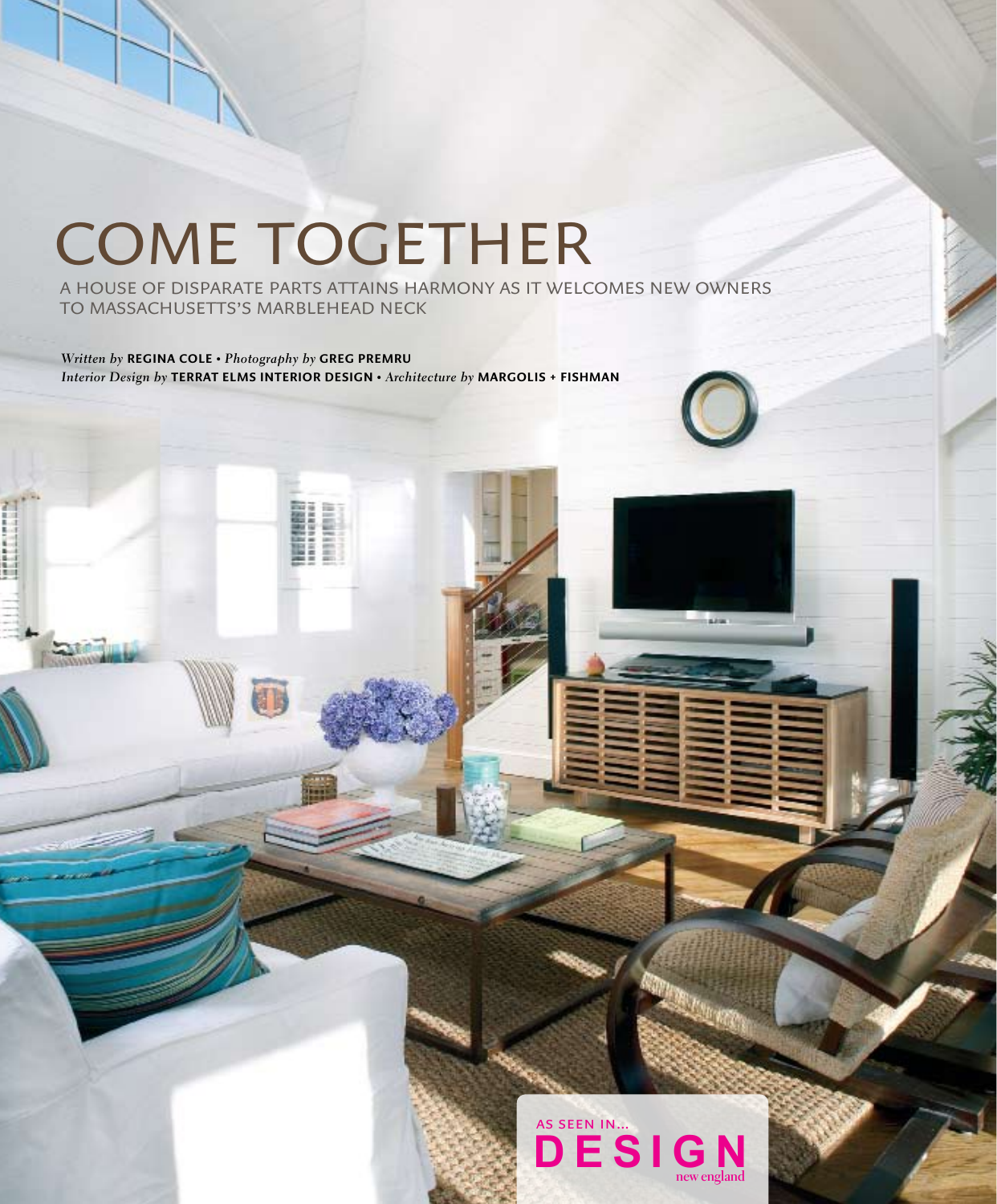**a round window looks into the wine room from the great room. The space expresses a rustic, light personality with an eyebrow window (facing page), white wood shutters, white lapstrake walls, "beach grass" carpet, and a wood-and-steel coffee table. The bentwood chairs, a modern take on a beloved classic, have just enough bounce.** 

*<u>ATTITUDIEN</u>* K

C۸

**Ipis nonsed duisi tie conse dit nos dolummo lorero doloboreet ero ex**  et au tat am de la corpe de la corpe de la corpe de la corpe de la corpe de la corp **euisciliscip enisi. Incilis alit ercil dionum zz rillu ptat lore tet dolore del utat ullamcore dunt wisciliquis** 

**nulput velismolenit ut at Cumsandipsum nos adiametum dolor sendio exeriureet lorperilit acinim z zr it null a ad diam at,**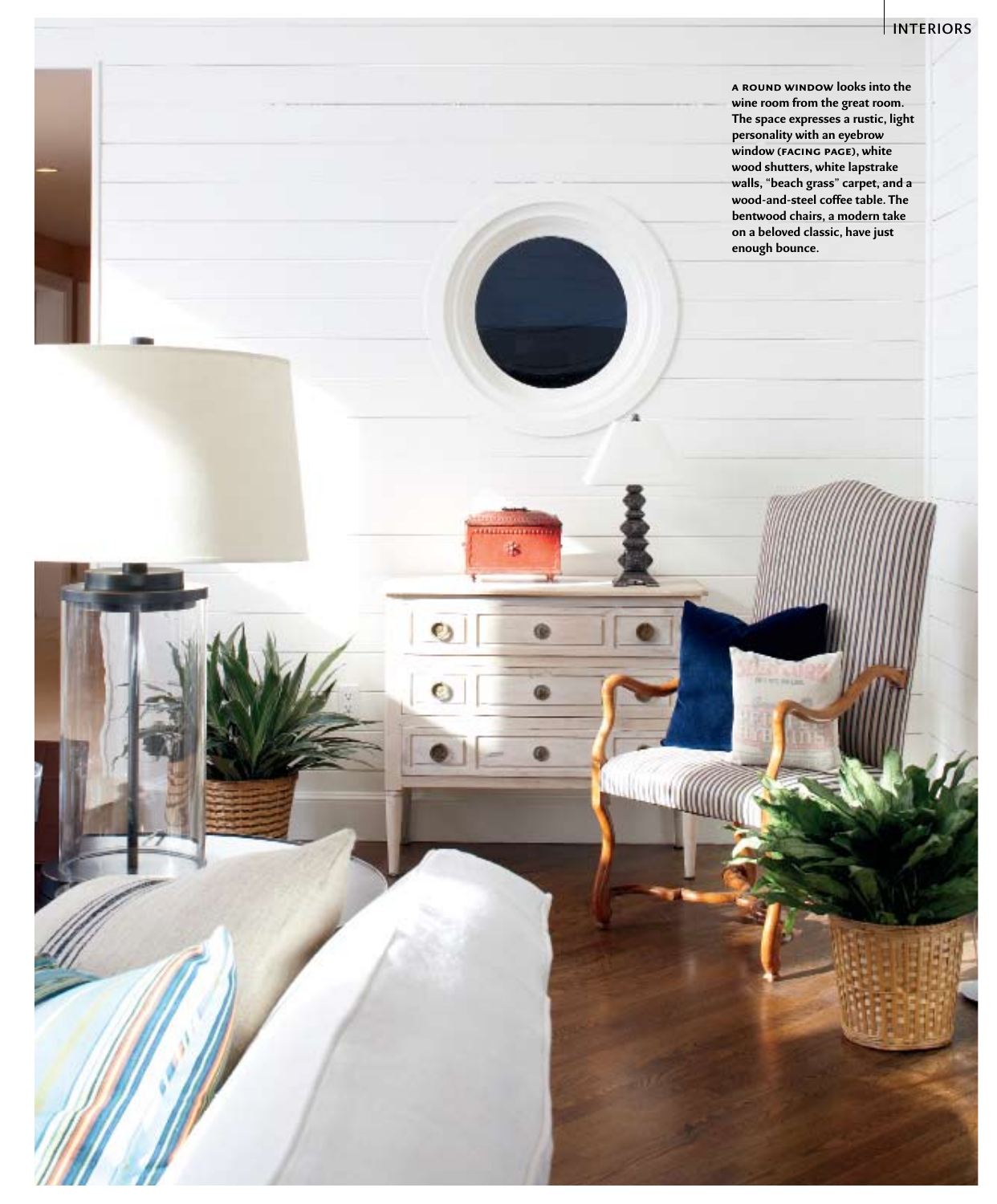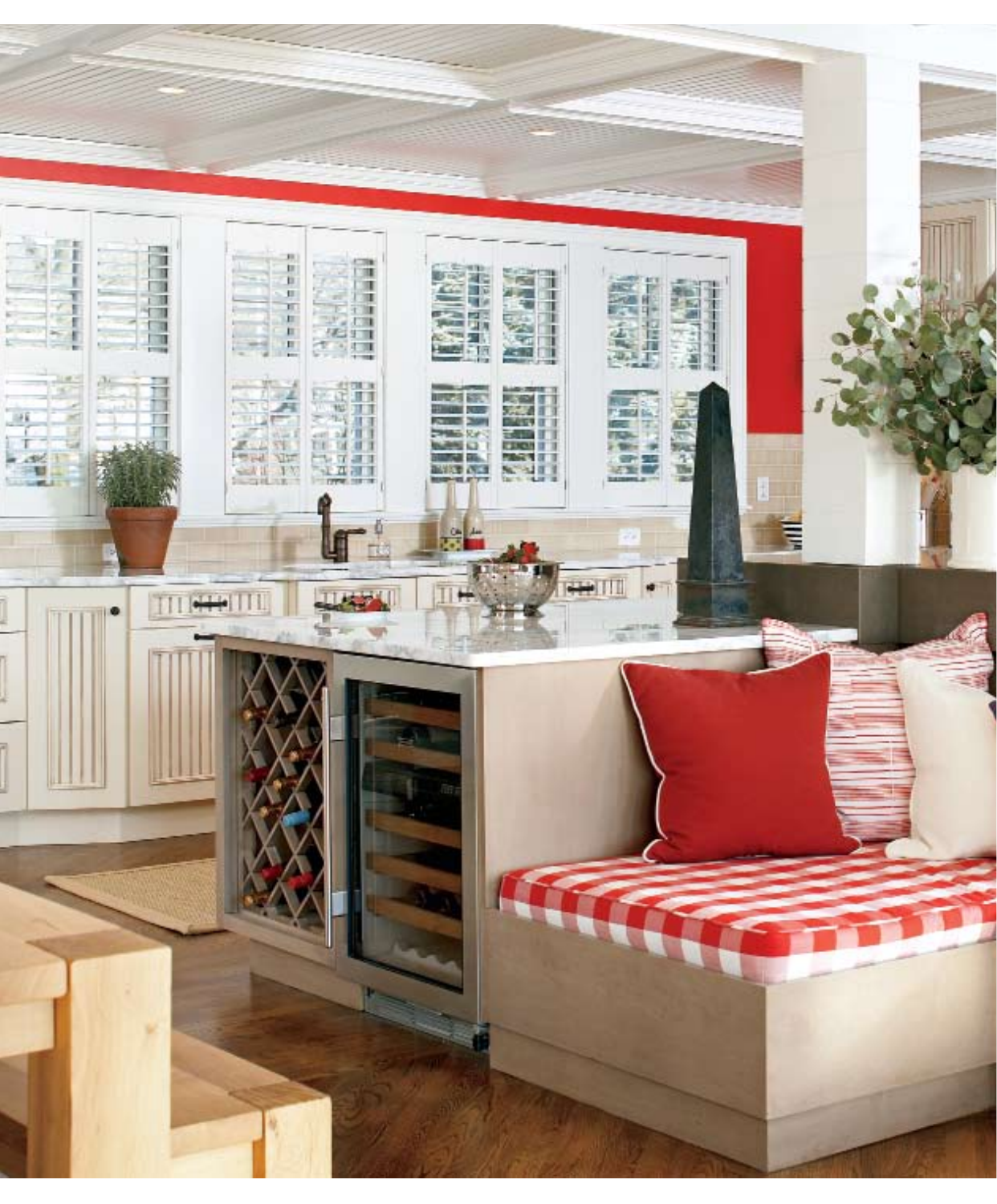

IRST, THERE WAS A SIMPLE TWO-STORY<br>Cape, built in the 1960s at the end of<br>the causeway that leads across Deveraux<br>Beach to Marblehead Neck. The house<br>itself was unassuming, but the Atlantic<br>Ocean lapped against 425 feet of irst, there was a simple two-story Cape, built in the 1960s at the end of the causeway that leads across Deveraux Beach to Marblehead Neck. The house itself was unassuming, but the Atlantic Ocean lapped against 425 feet of private

toward the Boston skyline. Then, in the 1980s, the addition of a two-story great room nearly doubled the size of the house. The next addition, placed beside the great room, consisted of a new kitchen and an upstairs master bedroom suite. Living space above the garage, last in the string of additions, brought the house to its present size, nearly 5,600 square feet.

Though spacious, the house was an awkward assemblage of rooms. "None of the added pieces related to what was already there," says Dee Elms of Terrat Elms Interior Design of Boston, who with her partner Andrew Terrat worked to make the house more coher-

**the kitchen's white and earth-toned color scheme is enlivened with bright red walls. Comfortable seating, such as counter stools and the built-in banquette, is designed with guests in mind. The small desk area (below) at one end of the kitchen is centrally located just off the great room at the foot of the back stairs.** 

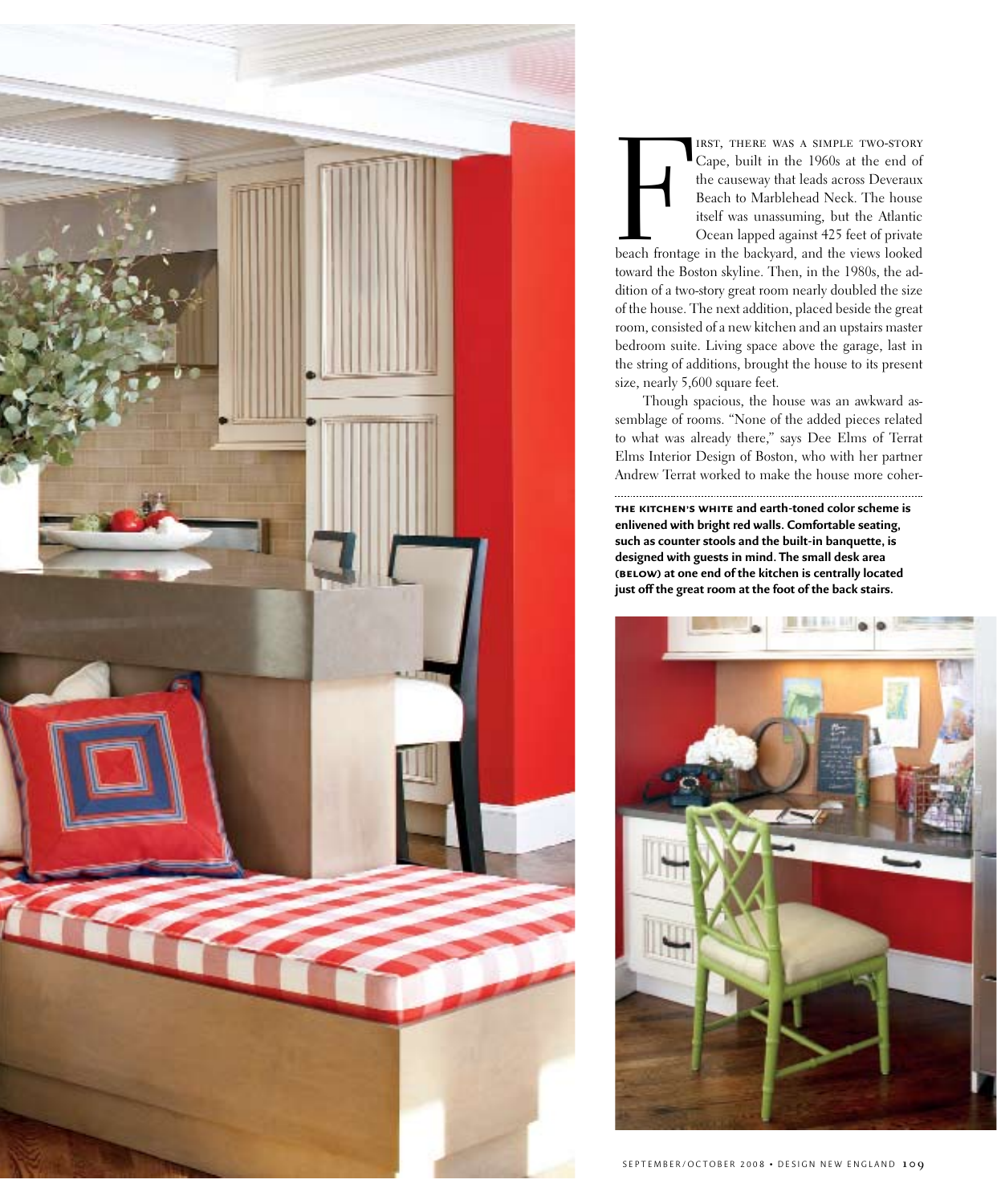ent. "It was hard to get from the parking area to the front door. We took four different additions and made them go together."

The two designers came to the project via Bang & Olufsen, the company known for its sleek consumer audio and video equipment. The new audiophile owner, who bought the property as a vacation home, asked his Bang & Olufsen dealer to help him find design expertise. Elms and Terrat, in turn, engaged Cambridge, Massachusetts, architectural firm Margolis+Fishman; working as a team, they introduced coherence, style, and flow. "This house welcomes everyone driving across the causeway to Marblehead Neck," Terrat says. "We wanted the facade to blend into the neighborhood and look more like the older Shingle-style houses on the Neck." To this end, they installed a new entry porch and an eyebrow window, and they shingled the exterior. A graded, redesigned yard made the front door accessible for the first time in years.

The previously unused foyer is now a dramatic yet lighthearted entry with limestone flooring, grass-clothpaneled walls, and a hefty black metal chandelier. "It looks like an old barrel," Elms says. "We softened the formality and created a beach-house feeling. When you continue into the hallway, the first room you look into is what we called the cabana room: You look right out to the ocean."

The hall leads to the great room, the physical and functional center of the house. This two-story space is where the owner enjoys his audio gear and where the family gathers. The new eyebrow window not only brings light into the large room but also provides a peek at Marblehead Harbor from the bridge that connects the old master bedroom on the second floor of the orig**the kitchen dining area flows into the great room beyond the back staircase, which Terrat Elms Interior Design finished with slender mahogany handrails and steel cables. Doors and windows open to expansive ocean views. An antique wire birdcage (right) makes an unexpected focal point on a chest in the now constantly used front hall.** 

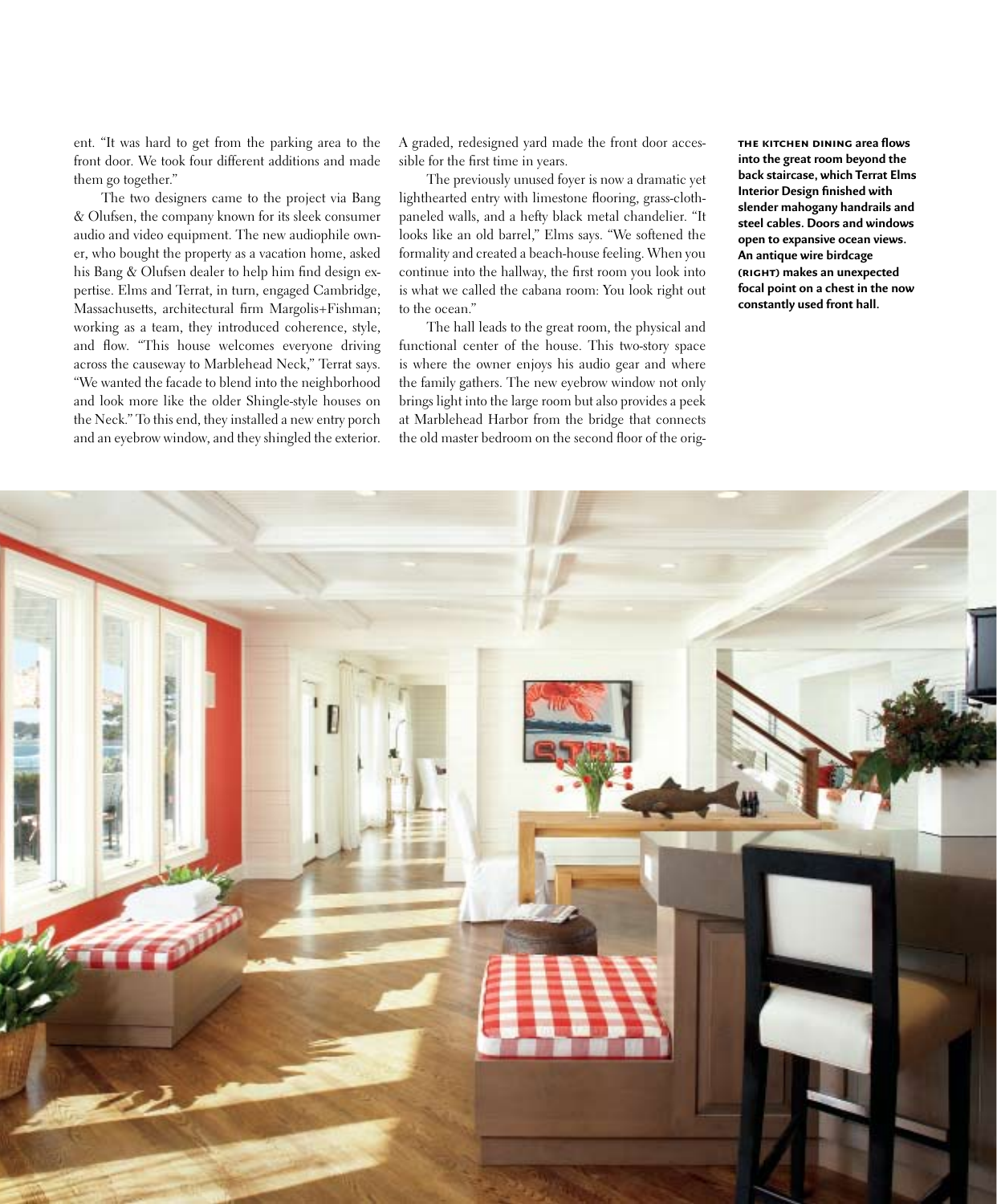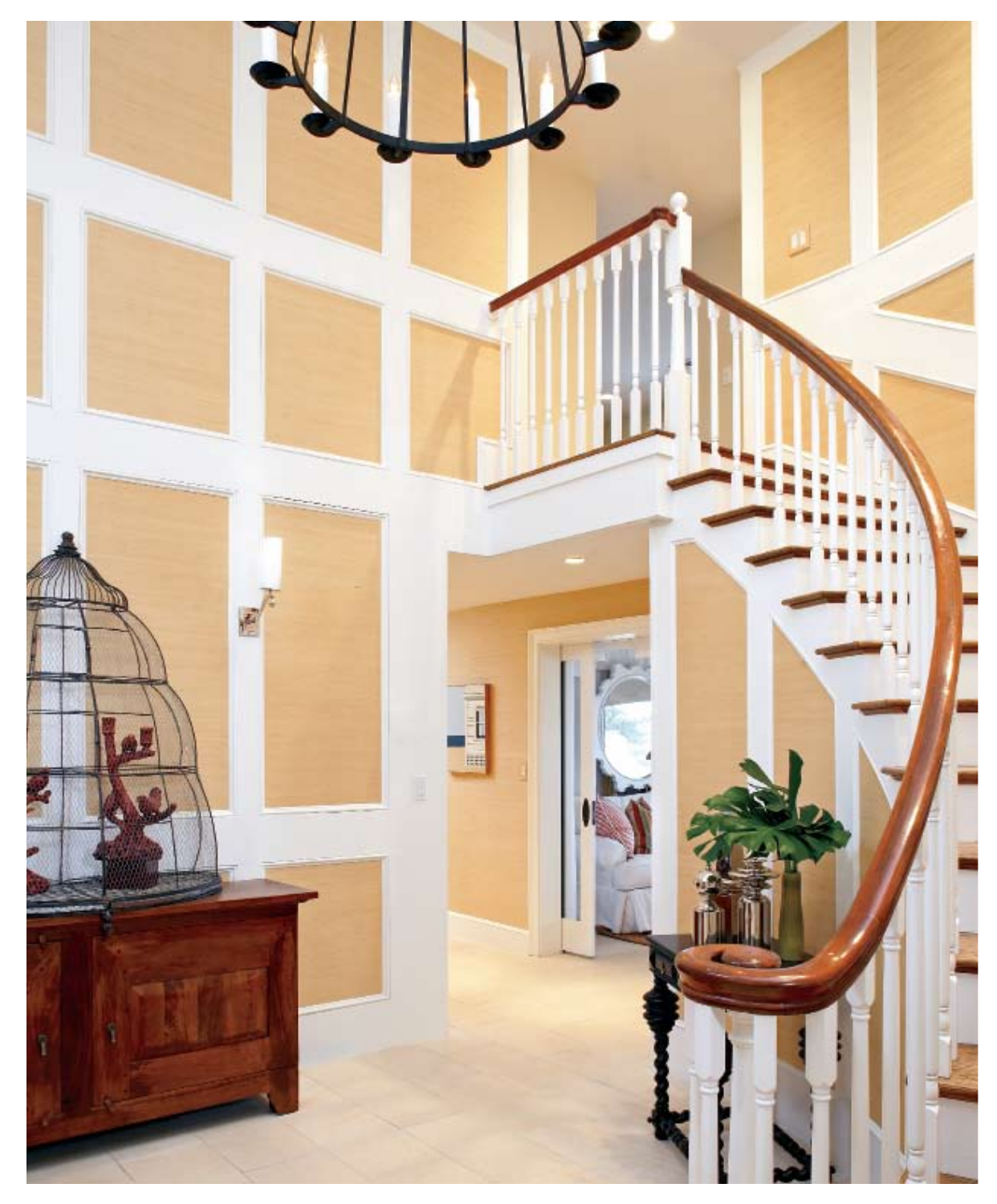**a pair of white marble sinks in the master bath are separated by an inset dressing table. The wallpaper reflects the homeowner's penchant for retro and red. The view from the master bedroom (facing page) is straight out to the ocean.** 

12**2 112 122 122 122 122 122 122**